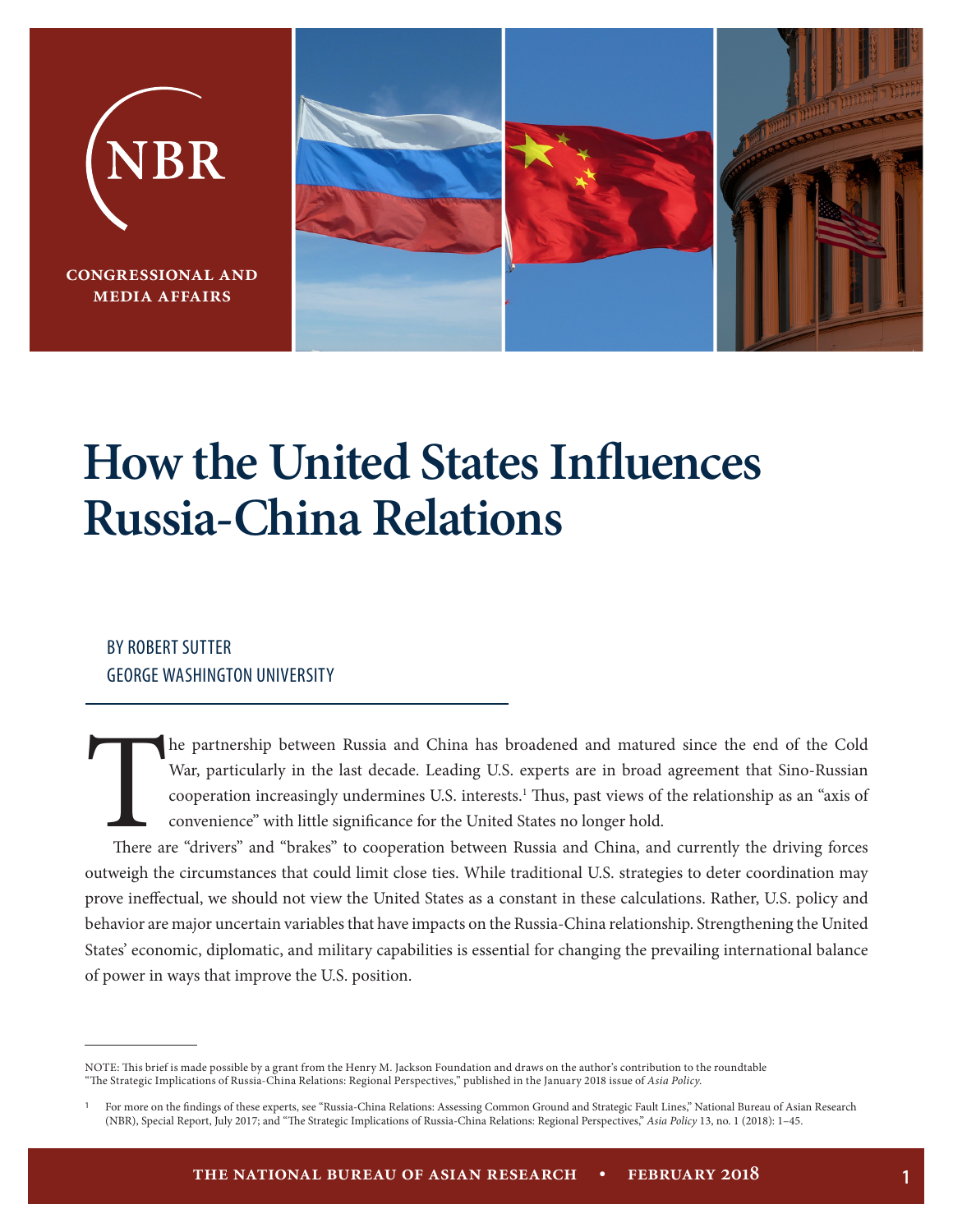## **The Drivers of the Sino-Russian Partnership**

*Geopolitics and security.* Russia's and China's interests converge most prominently on their mutual desire to serve as a counterweight to perceived U.S. preponderant influence. Both countries seek greater dominance in their respective regions and perceive the United States as encroaching on areas of strategic interest. Targets here include U.S. missile defense systems, military reconnaissance along the Russian and Chinese borders, and long-range strike capabilities. Vladimir Putin and Xi Jinping share a negative view of the intentions of the United States and its allies that reinforces Sino-Russian cooperation against perceived outside threats. This view colors how both leaders perceive global affairs and the international order. Security collaboration includes arms sales, defense dialogues, and joint exercises. These activities influence third countries and seek to change the balance of power to the disadvantage of the United States.

*Ideology.* The governments in Moscow and Beijing feel vulnerable and sometimes threatened in the face of Washington's promotion of human rights and democracy, motivating closer cooperation in response. Both states support a doctrine of noninterference in the internal affairs of other countries, a doctrine that has been threatened by past U.S. involvement in foreign nations. China and Russia, for example, have criticized or blocked Western activity in Afghanistan, Syria, and Libya on the grounds that foreign intervention to address domestic human rights abuses is a violation of sovereignty.2

See Kenneth Rapoza, "Russia and China Team Up against NATO Libya Campaign," *Forbes*, June 17, 2011, https://www.forbes.com/sites/ kenrapoza/2011/06/17/russia-and-china-team-up-against-nato-libyacampaign/#19f5892f6ff1; and "Russia Slammed for Vetoing Yet Another Syria Resolution," Al Jazeera, April 12, 2017, http://www.aljazeera.com/ news/2017/04/russia-veto-syria-resolution-170413004627326.html.

*Energy.* Russia and China have also used their differing energy positions as a point of collaboration. China seeks to diversify its energy imports beyond the Middle East, while Russia has looked for ways to mitigate Western sanctions on the sale of its vast oil and gas reserves. Developments in energy cooperation include a 2014 agreement between Russia's Gazprom and the China National Petroleum Corporation on a 30-year deal to utilize the Power of Siberia pipeline to export Russian gas to China.<sup>3</sup>

## **The Brakes on Closer Sino-Russian Relations**

*An unequal partnership.* Russia increasingly plays the role of a dependent junior partner as it accommodates China's economic dominance and greater overall influence along Russia's periphery in Mongolia and Central Asia. These trends jeopardize Russian influence and belie the country's strong drive for status as an international great power.

Russia has a limited tool kit for exerting international influence. Though the country possesses nuclear weapons, military power, and the means for operations in emerging domains, these tools are constrained by large economic and demographic weaknesses and the absence of compelling soft power. China, meanwhile, wields a growing range of international security, economic, and diplomatic tools.

*History.* In the 1970s, President Richard Nixon leveraged the Sino-Soviet split to draw Washington closer to Beijing at the expense of Moscow. While today's circumstances differ greatly, both Moscow and Beijing are still influenced by the history of

<sup>3</sup>"Power of Siberia," Gazprom, May 18, 2017, http://www.gazprom.com/ about/production/projects/pipelines/built/ykv.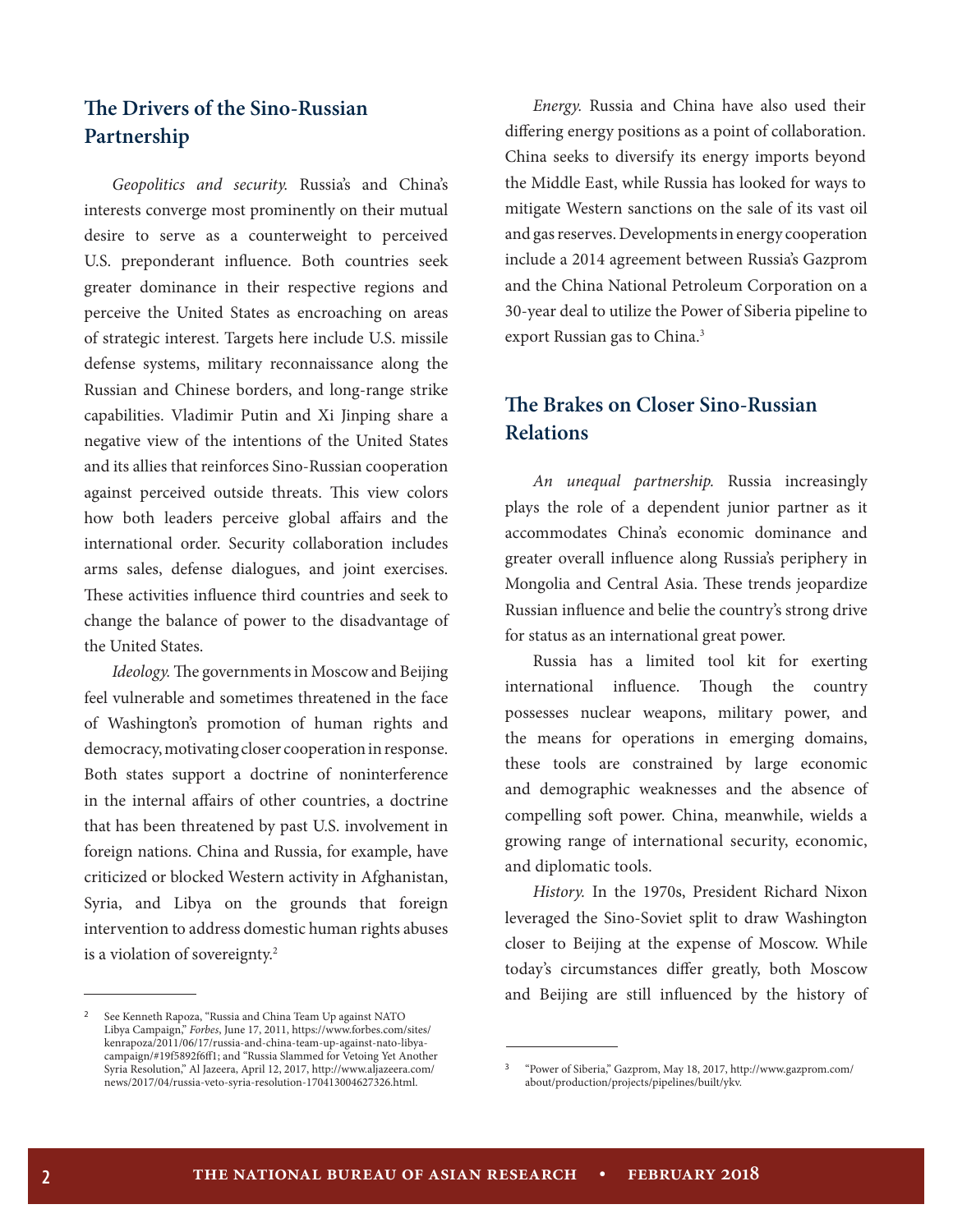duplicity and distrust that characterized their often confrontational relationship in the past.

*Foreign relations and the international order.*  Russia and China diverge in their policy approaches to many important countries in the region. Russia has engaged actively in talks sought by Japan to settle their decades-old territorial dispute over the Kuril Islands/Northern Territories, while China maintains a hard line against Japan.4 Beijing and Moscow are also not always in lockstep on relations with other actors in the region—including North Korea, the Association of Southeast Asian Nations (ASEAN), and India. These differences have led to ambivalence toward one another's policy goals.

Unlike Russia, China has an enormous stake in, and thus is much more integrated with, the world economy. It favors global stability that supports development. Although Beijing seeks the gradual erosion of the U.S.-led international order, even as China continues to benefit greatly from various aspects of that order, it does not want to be seen as an adversarial revisionist power and formally eschews an alliance with Moscow. In particular, China's evergrowing interest in the economic penetration of Europe and the Middle East requires stability that is challenged by Russian assertiveness, potentially heightening frictions between the two sides going forward.

## **The Consequences of Sino-Russian Cooperation for the United States**

Today, the drivers of Sino-Russian cooperation are accelerating the bilateral relationship beyond the current capacity of the brakes. This trend poses increasingly serious challenges to the U.S.-supported

order in both nations' respective priority spheres of concern—Russia in Europe and the Middle East, and China in Asia along the country's rim. The challenges posed by Russia include not only military maneuvers and incursions but also cyber and political warfare that has threatened to undermine elections in the United States and Europe, European unity, and NATO solidarity. Chinese cyberattacks, by contrast, have focused on massive theft of information and intellectual property aimed at accelerating China's economic competitiveness and thereby enabling it to dominate world markets in key advanced technologies at the expense of U.S. and other international companies.

The two countries work separately and together to complicate and curb U.S. power and influence in the political, economic, and security domains. Joint efforts involve measures in multilateral and bilateral relations with U.S. adversaries such as North Korea, Iran, and Syria, as well as other steps to challenge regional and global norms and institutions backed by the United States.

#### **The Role of U.S. Policy**

At the same time that this threat to U.S. interests has been increasing, the influence of past U.S. policy on Sino-Russian cooperation has been low. Current policies have not had a cooling effect on key indicators such as weapon sales, energy-related trade and investment, and cooperation in the United Nations (and elsewhere) against various Western initiatives.

This does not mean that the United States is destined to remain a bystander as the partnership between Russia and China grows stronger. Promising targets for increasing U.S. influence involve exploiting differences between the two sides—the brakes mentioned above. Such differences include China's rise in power at a time when Russia remains hobbled

<sup>4</sup>Shannon Tiezzi, "Putin to Visit Tokyo as Japan, Russia Restart Peace Talks," *Diplomat*, September 30, 2015, https://thediplomat.com/2015/09/ putin-to-visit-tokyo-as-japan-russia-restart-peace-talks.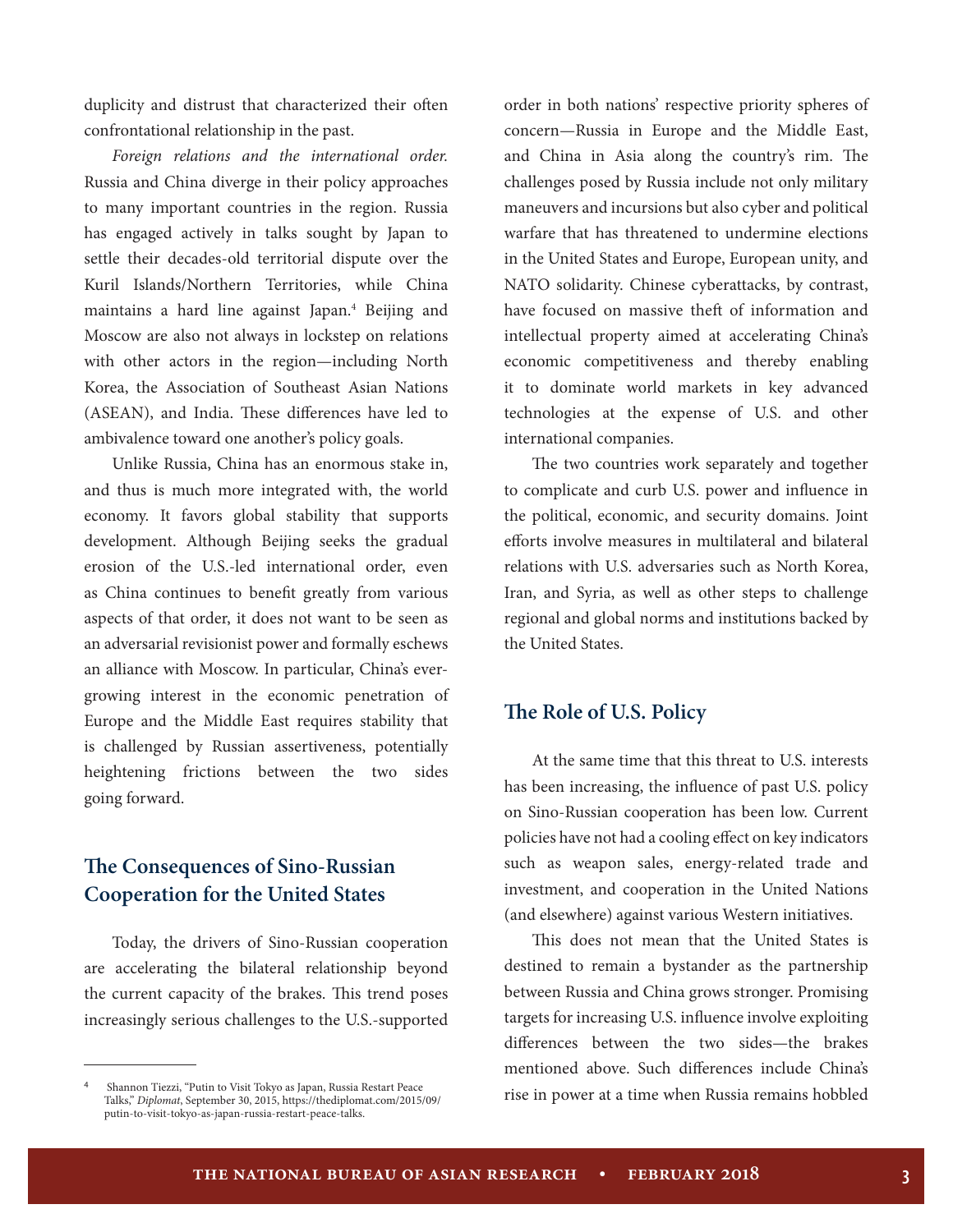by demographic and economic weaknesses and Russia's alienation from the U.S.-led international order at a time when China continues to rely on it. Meanwhile, Russian and Chinese ambitions for dominance in their respective spheres of influence could negatively affect regional governments, making them inclined to work closely with the United States in seeking a strategic counterweight. Possible moves by the Trump administration to ease tension with Moscow could prompt Chinese concerns that Putin might shift Russian policy closer to the United States, negatively affecting Chinese interests.

The strategies that the United States employs need to be realistic and effectively implemented. It is worth emphasizing that these are long-term policy choices requiring sustained whole-of-government approaches that are difficult to carry out amid high-profile distractions. Such options range from efforts to fortify the United States' international primacy to a strategy of accommodating Russia and/or China; in between these extremes are policies that mix U.S. strengthening and accommodation. Shorter-term policy choices involve the United States, without significant strengthening, seeking to gain an advantage by tilting for or against Russia, China, or both. The path that Washington decides to follow will likely be the most important determinant of the impact of Sino-Russian relations on the United States.

#### **Implications for Congress**

One reason Russia-China cooperation against U.S. interests has grown markedly in recent years is their perception of weakness in the United States and its allies. Congressional authorizations and appropriations strengthening U.S. military power would play a direct role in offsetting such calculations of U.S. decline. Meanwhile, congressional support is needed for diplomatic and economic efforts to build U.S. capabilities in these areas while strengthening relations with U.S. allies and partners in opposition to efforts by Moscow and Beijing to erode the Western-backed international economic and political order.

The Trump administration in December laid out a multifaceted National Security Strategy, which is complemented by a National Defense Strategy announced by the Pentagon in January.<sup>5</sup> The documents promise a whole-of-government approach to strengthen the United States and its allies and partners for effective competition with China and Russia in the years ahead. The administration's initiatives would benefit greatly from congressional interest, changes, and support through oversight and legislation, thereby building national cohesion behind a set of objectives and strategies to preserve U.S. leadership in world affairs.

While think tanks and academics have addressed challenges posed by either Russia or China, few have investigated the implications of the two powers working collaboratively against U.S. interests. Through oversight and requested investigations by congressionally affiliated organizations like the U.S. Government Accountability Office and the U.S.-China Economic and Security Review Commission, or even by noncongressional bodies, Congress could deepen understanding of the implications of Sino-Russian relations for the United States. Crafting effective U.S. policy options requires accurate understanding of the problems. Congress plays an important role in such efforts.

*Robert Sutter is Professor of Practice of International Affairs at George Washington University and the principal investigator of the project "Strategic Implications of Russia-China Relations" at the National Bureau of Asian Research.*

<sup>5</sup>White House, *National Security Strategy of the United States of America* (Washington, D.C., 2017); and U.S. Department of Defense, "Summary of the 2018 National Defense Strategy of the United States of America: Sharpening the American Military's Competitive Edge," January 2018, https://www.defense.gov/Portals/1/Documents/pubs/2018-National-Defense-Strategy-Summary.pdf.